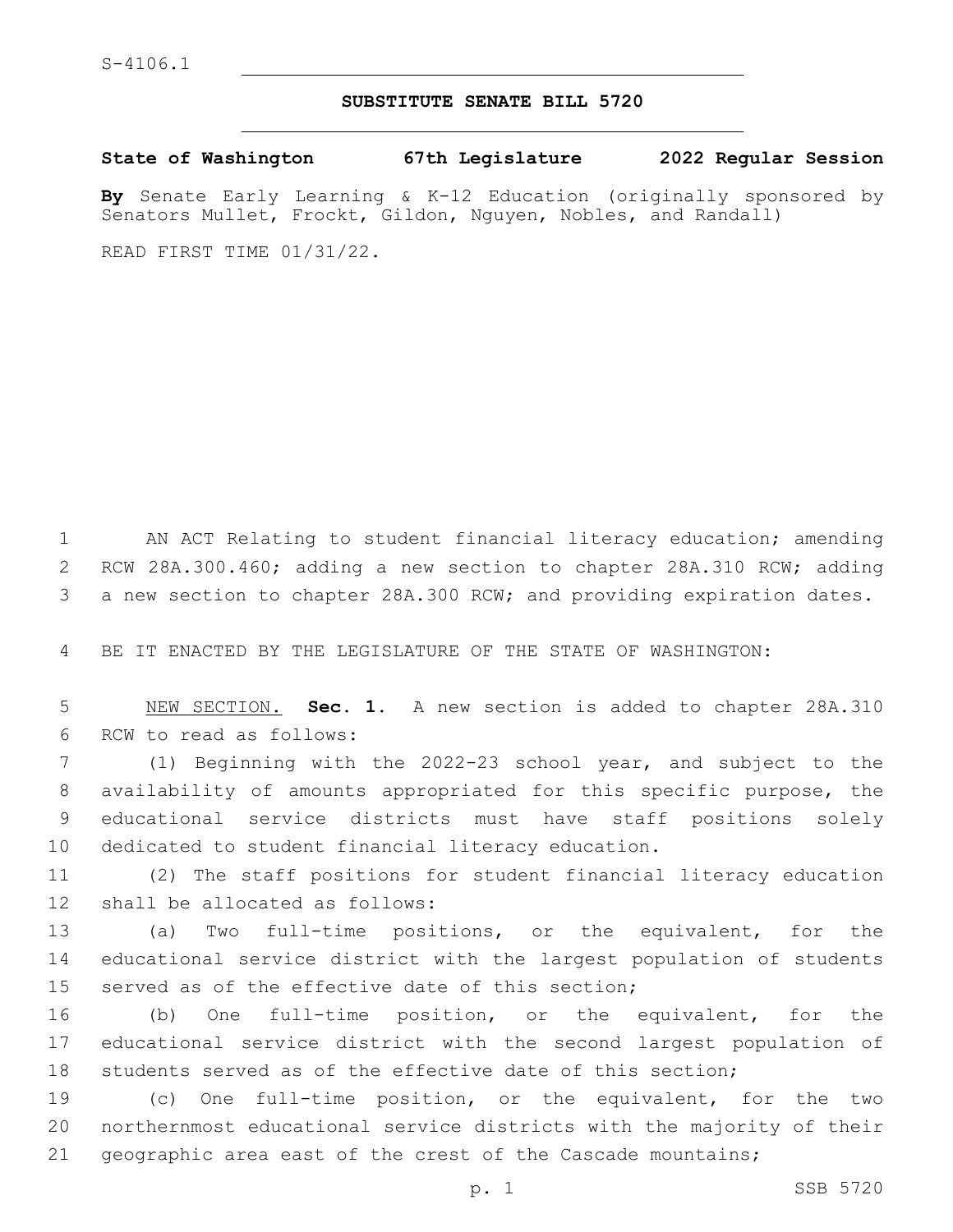(d) One full-time position, or the equivalent, for the two southernmost educational service districts with the majority of their geographic area east of the crest of the Cascade mountains;

 (e) One full-time position, or the equivalent, for the educational service districts that serve school districts located on 6 the Olympic Peninsula; and

 (f) One full-time position, or the equivalent, for the remaining 8 educational service district.

(3) Staff in the positions created under this section shall:

 (a) Provide support to school districts and other local education agencies in furthering financial education goals under RCW 12 28A.150.210;

 (b) Coordinate with the financial education public-private 14 partnership created in RCW 28A.300.450;

 (c) Facilitate the creation and implementation of professional development for certificated educational staff relating to financial literacy and education, in particular the professional development utilized as part of the grant program created in section 2 of this 19 act;

 (d) Work to facilitate, and confirm receipt of, specific outreach for financial literacy training to foster students and homeless youth, students receiving special education services, and tribal 23 communities;

 (e) Coordinate with providers in the early childhood education and assistance program for the purpose of providing a curriculum on financial literacy that can be shared with the parents or legal guardians of participants in the early childhood education and 28 assistance program;

 (f) Coordinate with other educational service districts as 30 necessary to accomplish any duties; and

 (g) Perform other duties relating to financial education as 32 necessary.

33 (4) This section expires August 1, 2026.

 NEW SECTION. **Sec. 2.** A new section is added to chapter 28A.300 35 RCW to read as follows:

 (1) Subject to the availability of amounts appropriated for this specific purpose, the financial education public-private partnership shall establish a grant program for the purpose of integrating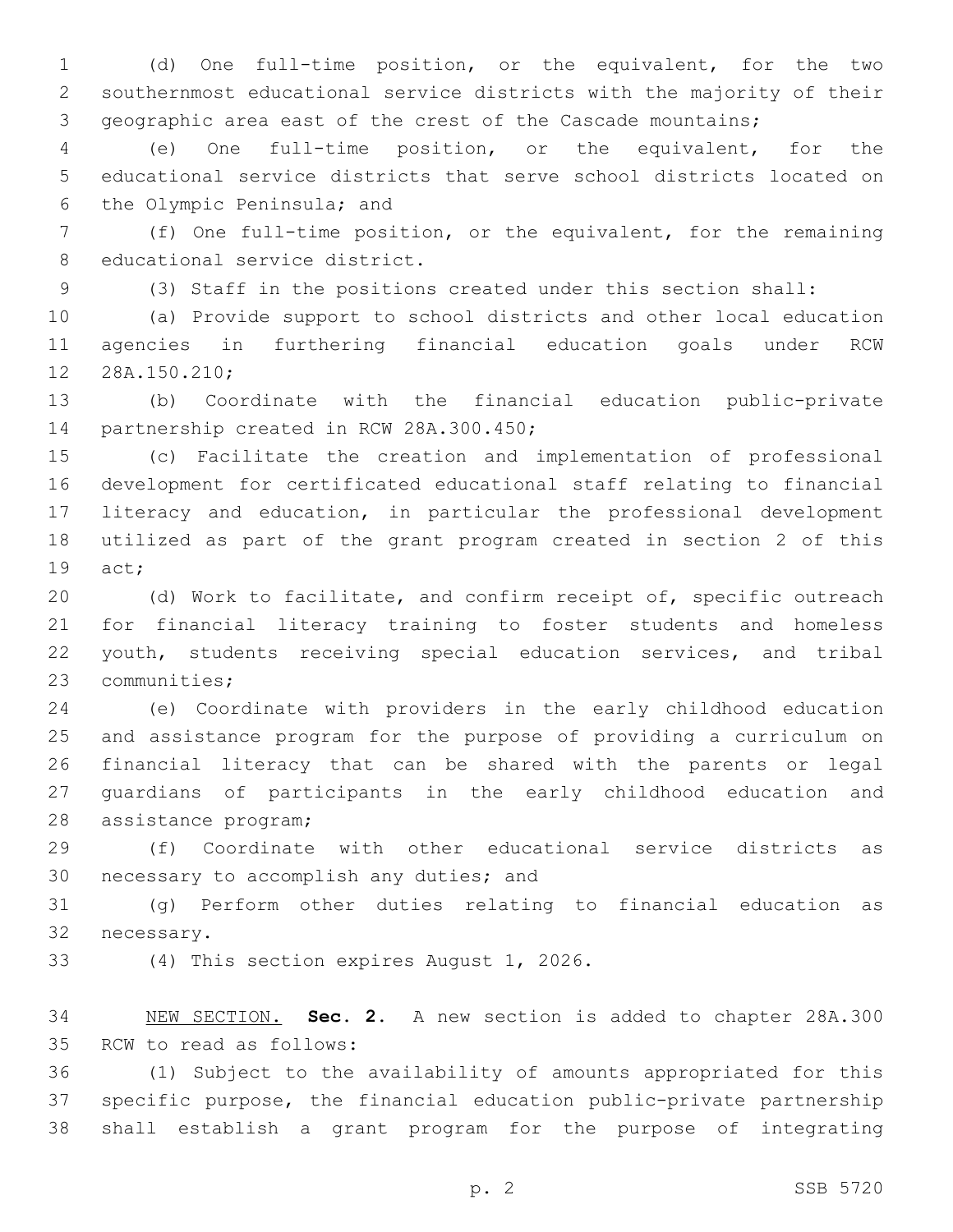financial literacy education into professional development for 2 certificated staff.

 (2) The financial education public-private partnership shall coordinate with the staff of the educational service districts dedicated to student financial literacy education under section 1 of this act when creating or selecting professional development curricula, developing grant criteria, selecting applicants, and 8 facilitating grants.

 (3) Grants provided under this section shall be made available for the 2023-24, 2024-25, and 2025-26 school years, and shall be funded at the amount of \$10 per enrolled student in the school district, as determined by the annual average full-time equivalent student enrollment reported to the office of the superintendent of 14 public instruction.

 (4) For a school district to qualify for a grant under this section, the grant proposal must provide that the grantee integrate financial literacy education into at least seven hours of its current in-person professional development schedule over the course of the entire school year for which the school district receives the grant.

 (5) Additional activities permitted for the use of these grants 21 include, but are not limited to:

 (a) Coordinating teachers from across a school district to develop new instructional strategies and to share successful 24 strategies;

 (b) Sharing successful practices across a group of school 26 districts; and

 (c) Facilitating coordination between educational service districts and school districts to provide training.

 (6) The office of the superintendent of public instruction, in coordination with the financial education public-private partnership, may adopt rules for the effective implementation of this section.

32 (7) This section expires August 1, 2026.

 **Sec. 3.** RCW 28A.300.460 and 2015 c 211 s 2 are each amended to 34 read as follows:

 (1) The task of the financial education public-private partnership is to seek out and determine the best methods of equipping students with the knowledge and skills they need, before they become self-supporting, in order for them to make critical decisions regarding their personal finances. The components of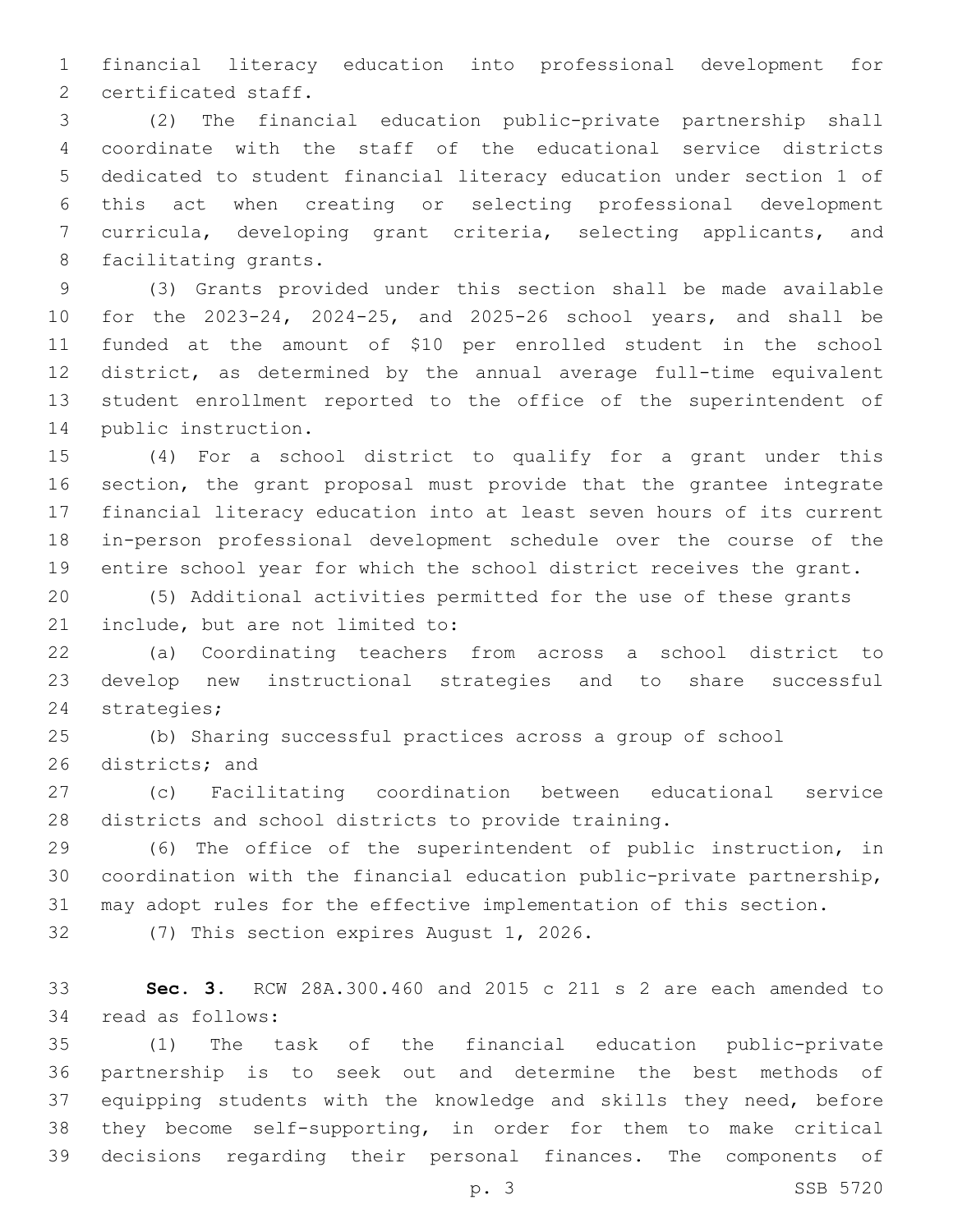personal financial education shall include the achievement of skills and knowledge necessary to make informed judgments and effective decisions regarding earning, spending, and the management of money 4 and credit.

 (2) In carrying out its task, and to the extent funds are available, the partnership shall:6

 (a) Communicate to school districts the financial education standards adopted under RCW 28A.300.462, other important financial education skills and content knowledge, and strategies for expanding the provision and increasing the quality of financial education 11 instruction;

 (b) Review on an ongoing basis financial education curriculum that is available to school districts, including instructional materials and programs, online instructional materials and resources, and school-wide programs that include the important financial skills 16 and content knowledge;

 (c) Develop evaluation standards and a procedure for endorsing financial education curriculum that the partnership determines should 19 be recommended for use in school districts;

 (d) Work with the office of the superintendent of public instruction to integrate financial education skills and content 22 knowledge into the state learning standards;

 (e) Monitor and provide guidance for professional development for educators regarding financial education, including ways that teachers at different grade levels may integrate financial skills and content knowledge into mathematics, social studies, and other course content 27 areas;

 (f) Work with the office of the superintendent of public instruction and the professional educator standards board to create 30 professional development in financial education;

 (g) Develop academic guidelines and standards-based protocols for use by classroom volunteers who participate in delivering financial 33 education to students in the public schools; ((and))

 (h) Provide an annual report beginning December 1, 2009, as provided in RCW 28A.300.464, to the governor, the superintendent of public instruction, and the committees of the legislature with 37 oversight over K-12 education and higher education; and

 (i) Administer grant programs including, but not limited to, the program established in section 2 of this act or related programs established in the omnibus operating appropriations act.

p. 4 SSB 5720